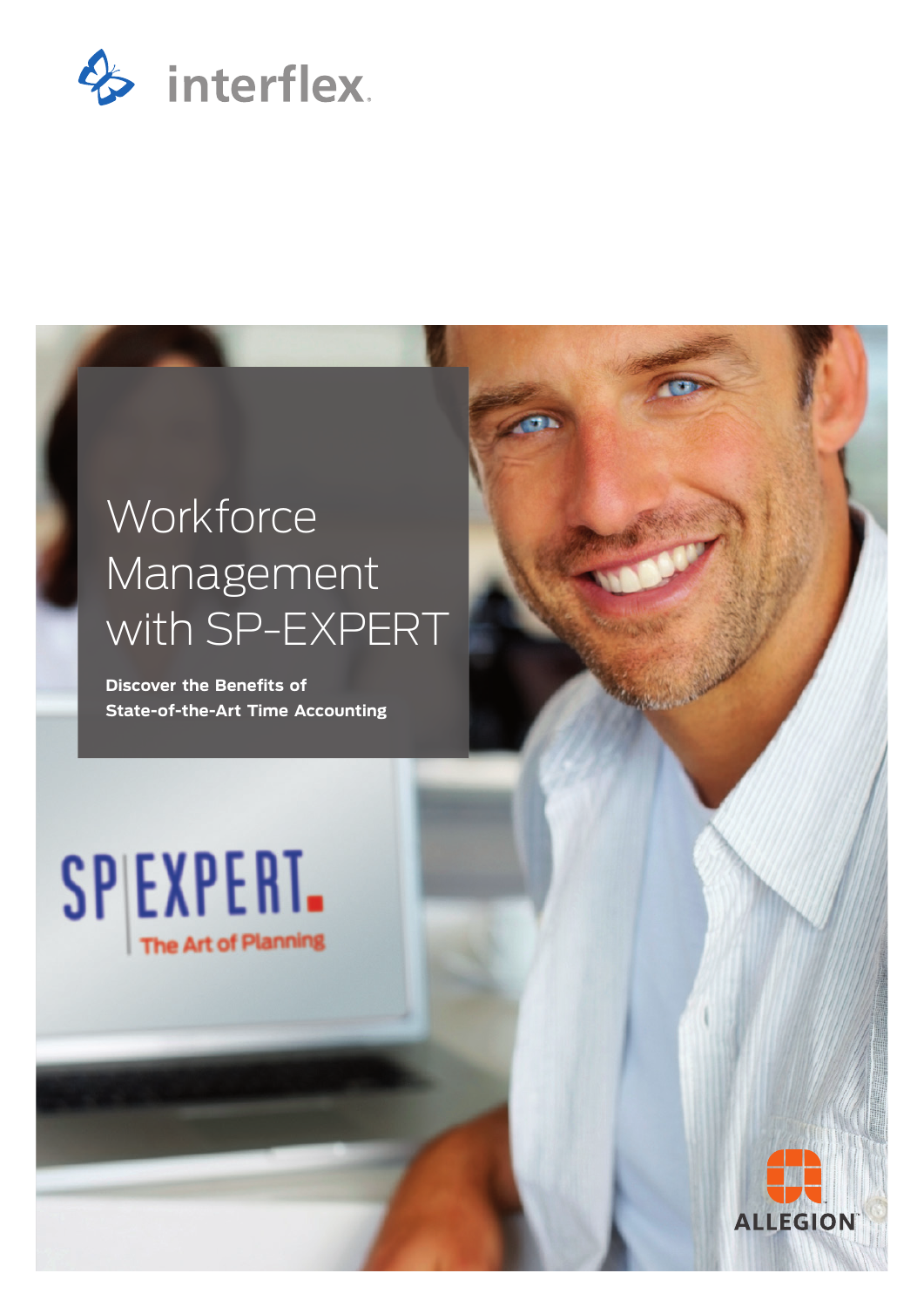### **Contents**

| Our Solutions                      |   |
|------------------------------------|---|
| Editorial                          | з |
| SP-EXPERT: Versatile and Effective |   |
| Centralized Data Management        |   |



| Determination of Requirements         |    |
|---------------------------------------|----|
| Personnel Scheduling                  | 8  |
| Time Registration and Time Accounting | 12 |
| Controlling                           | 14 |

# "Customized Solutions for State-of-the-Art Access Control and Time Recording"

#### **You want to move your business forward**

Your goal is to increase the security of your company's access points and to efficiently manage working time as a resource. To do this, you need a partner that you trust completely. You're not looking for a product - you're looking for the right solution. What you need is a complete, no-worries service that will steer you through the entire process, from consultation right through to system maintenance. One of our strengths is our ability to identify your requirements and work with you to develop a customized solution.

#### **You require flexibility and efficiency**

Would you like to integrate existing components while simultaneously meeting multiple time management and access security requirements? If you don't want to replace existing hardware for access to your business or for recording working times, our interfaces offer a range of options for fast and easy integration. We also include a large number of modules in your solution, such as visitor management or a Security Control Center.

**You demand high standards of a modern system**  In line with the trend for digitalization, you're aiming for total simplicity and convenience for your internal processes. Solutions for smartphones, Employee Self Service and smart visitor management will help you to take the load off your employees and give them more time for other tasks.

Bernhard Sommer General Manager Interflex

#### **You insist on quality**

We use a quality management system certified by TÜV Rheinland and are ISO 9001:2008-compliant. Furthermore, we are ISO 27001:2013 certified in the field of IT security. Whether you have 50 or 100,000 employees, we have been leaders in the field of access control and time recording for more than forty years and will continue to rise to your challenges in the future.

## Our Solutions at a Glance

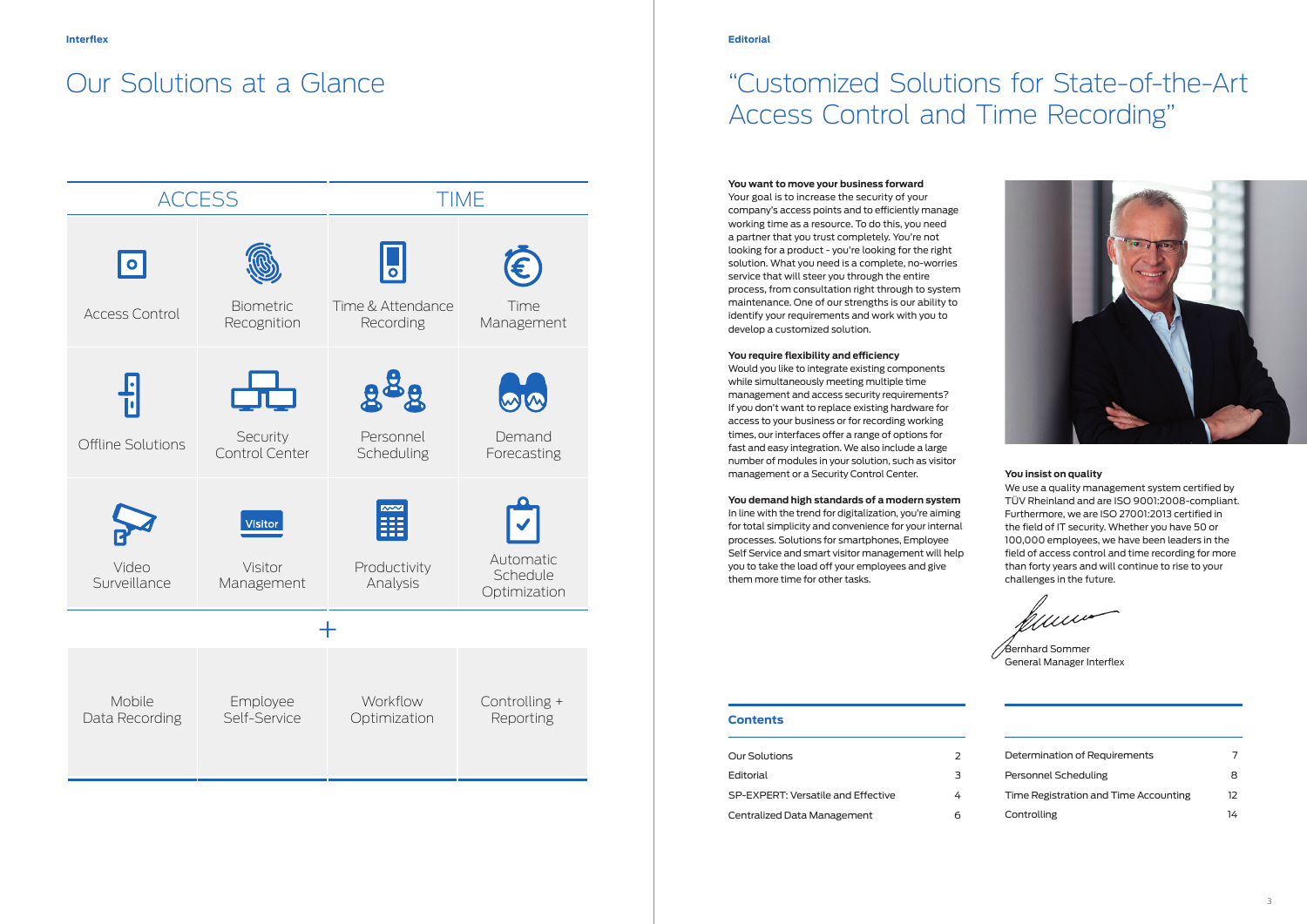4 • Interflex • SP-EXPERT 5

## SP-EXPERT: Versatile and Effective

Business Strategy Targeted **controlling** with scheduling, evaluation and reporting solutions provides you with a transparent analysis of schedule deviations and allows for successful personnel scheduling.

Reporting

Link to General Systems

### **Determination of requirements**

related to process and forecasting help you to look ahead and accurately predict your staffing requirements.

### Flexible **time registration and time accounting**

form the basis for targeted personnel scheduling, which allows you to optimize the effective use of work time and to make an important contribution to employee satisfaction.

**D**<br>**D**eterminarios especies The  $A$ <sub>rt</sub> of Planning

BUSINESS Reporting AT

Reporting

Employee Reportinge

Automatic Schedule Registering

**Personne Screep** 

Performance and Quantity Straige

### With **personnel scheduling**,

you can achieve your company goals efficiently and consider the interests of your employees at the same time.

**Controllin<sup>g</sup>**

Manuscription of Time Accounting

Reportinge

Endroyee Self-Service

**Time**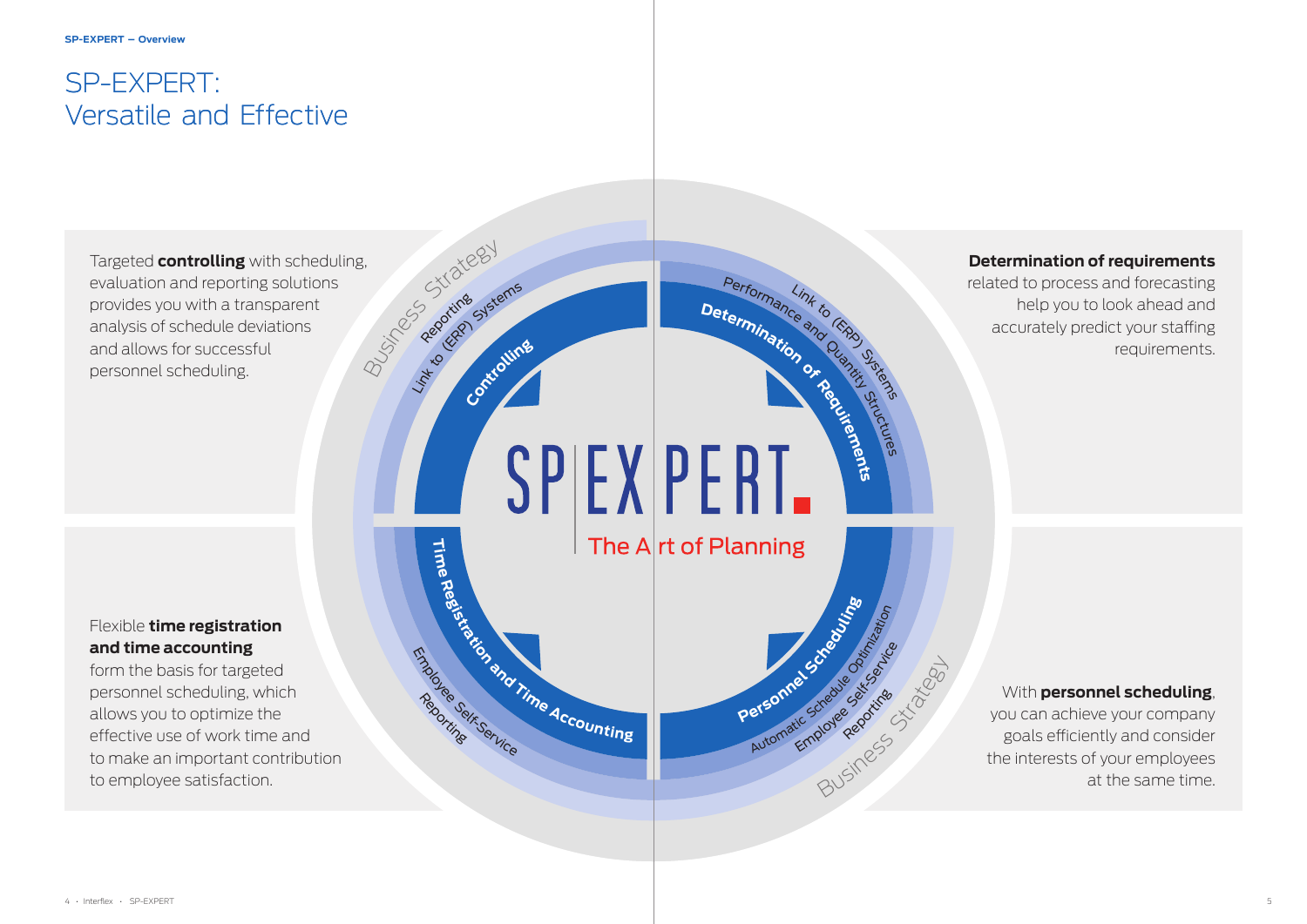# SP-EXPERT – One Database for All Applications

One of the basics of the determination of requirements and personnel scheduling is mapping out your entire enterprise in a database. SP-EXPERT can visualize company structures, departments, and sites with multi-client capability. The SP-EXPERT user and permission concept logs changes in personal data without any gaps.

Advanced, easy-to-use interfaces create clearly organized and understandable analysis and interpretation options and make it easy to trace changes in master and dynamic data.

#### **Advantages of centralized data management in SP-EXPERT**

# Determination of Requirements as the Basis for Efficient Personnel **Scheduling**

- Centralized installation and data maintenance eliminates redundancies
- Customer-specific mapping of organizational units (structure, language, etc.)
- Individualized company-specific concept for assigning data access permissions
- Documentation with no gaps: Who changed what, and when?
- Simplified handling, analysis and interpretation of master and dynamic data



To achieve the highest possible levels of productivity, optimized determination of requirements is essential. It serves as the basis for efficient personnel scheduling, ensures optimum capacity utilization, and helps to reduce costs. This lowers overtime and eliminates the need for special shifts while also preventing idle time.

#### **Determine requirements – but how?**

### **How are the requirements determined?**

Requirements are determined based on a wide range of different indicators, such as flight schedules, bed occupancy schedules or sales figures, geared entirely toward the relevant industry-specific requirements. Our experts are happy to advise you.





Automated and customized forecasts that take various external factors and parameters (such as weather conditions, calendar, historical data, special events) into account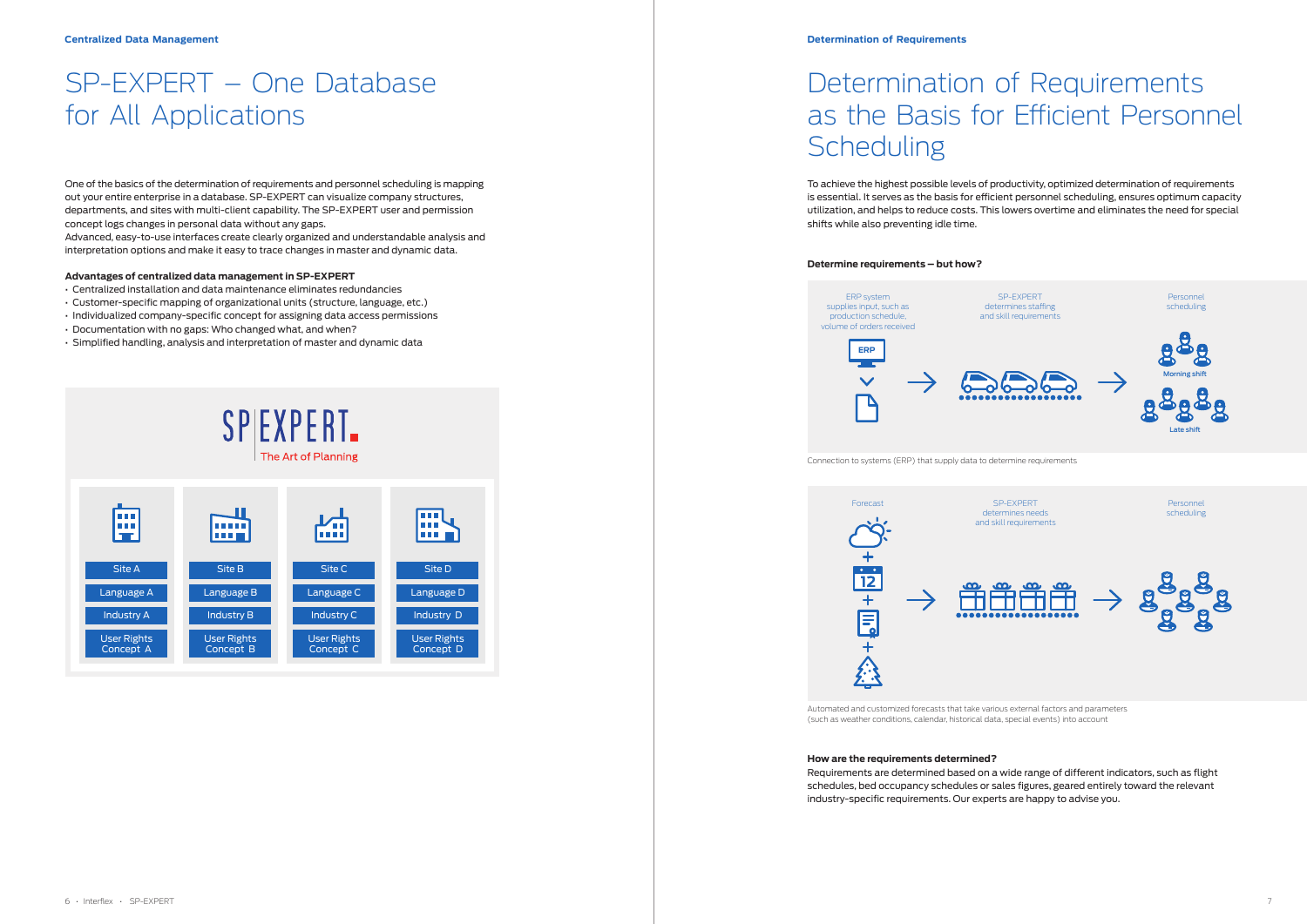# Automatic Scheduling Optimization for Greater Effectiveness

# Employee Portal Saves Time and Optimizes Workflows

The requirements that apply to personnel scheduling practices, which are both demand-driven and geared toward employee interests, are becoming increasingly complex. As a result, scheduling is also becoming an increasingly complicated task. Amid all the factors that need to be taken into account, SP-EXPERT is here to assist you with state-of-the-art algorithms for the automatic generation of proposed schedules.

#### **Benefits of optimization at a glance:**



The Employee Self-Service (ESS) portal for time accounting and personnel scheduling allows employees and supervisors to process data and submit and approve requests for vacation, time corrections and shift swapping. By involving both employees and supervisors in the process, advanced enterprises make their processes transparent and efficient. In addition to providing support for routine tasks, this also boosts employee satisfaction.

### Save Time

- by automating the scheduling process
- shorter planning periods
- no follow-up work

### Boost Efficiency

- by meeting a higher number of requirements
- by shortening planning processes and implementing more frequent planning cycles

Save Costs by avoiding overstaffing and understaffing



### Increase Motivation and Job Performance

- by considering
- employee interests • requirements
- available working hours

### Employee Participation

- Information platform
- Time registration
- Shift swapping
- Vacation planning
- Availability
- Data maintenance

 $\searrow$ 

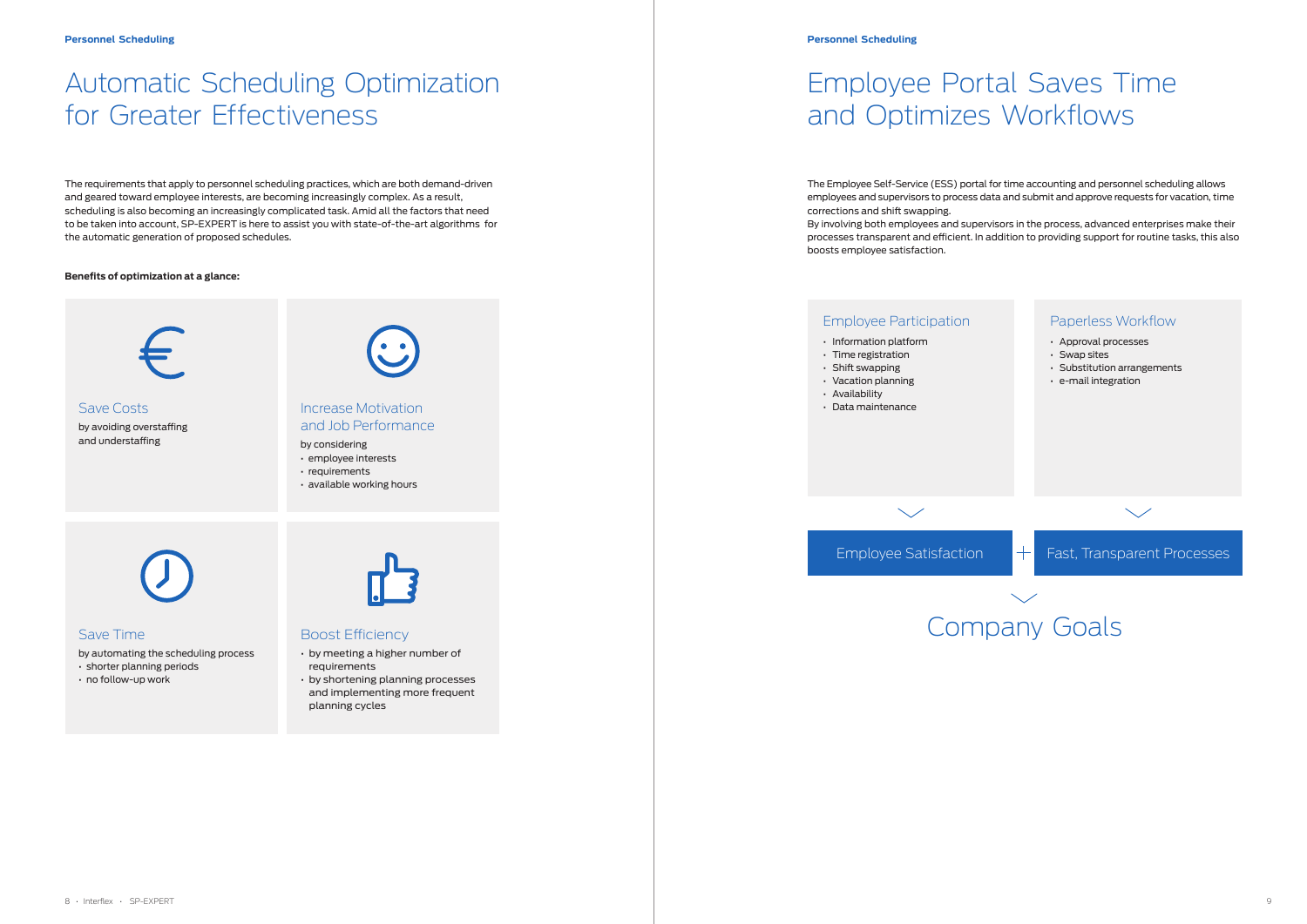# No Need to Fear Staff Shortages Thanks to Flexpool!

The Flexpool module was developed to resolve recurring staff shortages (e.g. during the vacation season, due to illness or when workloads are high). Compensate for peaks in demand with your own employees before relying on external resources.

#### **Here's how the module works:**

#### Example

#### **Flexpool based on internal employees**

- Departments provide employees as "stand-ins".
- Departments submit requests for employees to work.
- Coverage shortfalls within the organization can be compensated for on a targeted basis with qualified internal resources.

#### Example

**Ienartmer** A

**Department** B

#### **Flexpool based on external service providers**

nartmen  $\subset$ 

- Departments are understaffed and request personnel from the service provider.
- To compensate for shortages, requests can be generated and sent to external service providers directly from the scheduling function.

Multiple assignment of individual employees

An employee can belong to different schedule groups.

combinations thereof.

**Flexpool**

A

Service Provider Service Provider

B





#### **Personnel Scheduling**

## Flexibility and Predictability with Multi-Schedule Groups and Multi-Shifts

#### **The benefits of multi-schedule groups:**

#### **Multi-shift**



Flexible working hours are crucial in ensuring that scarce, qualified personnel stay with the company. This applies equally to elder employees and employees with families.

#### **Benefits:**

- Optimum planning of personnel resources
- Flexible personnel assignment scenarios
- Resolution of complex scheduling tasks

#### **With multi-shift, you can:**

- Schedule two or more shifts per employee per day.
- Assign an employee to work in two or more planning units in order to utilize scarce qualifications efficiently.
- Perform rule checks for the planning group and individual employees and reliably comply with legal and operational rules.

Multi-shift example:

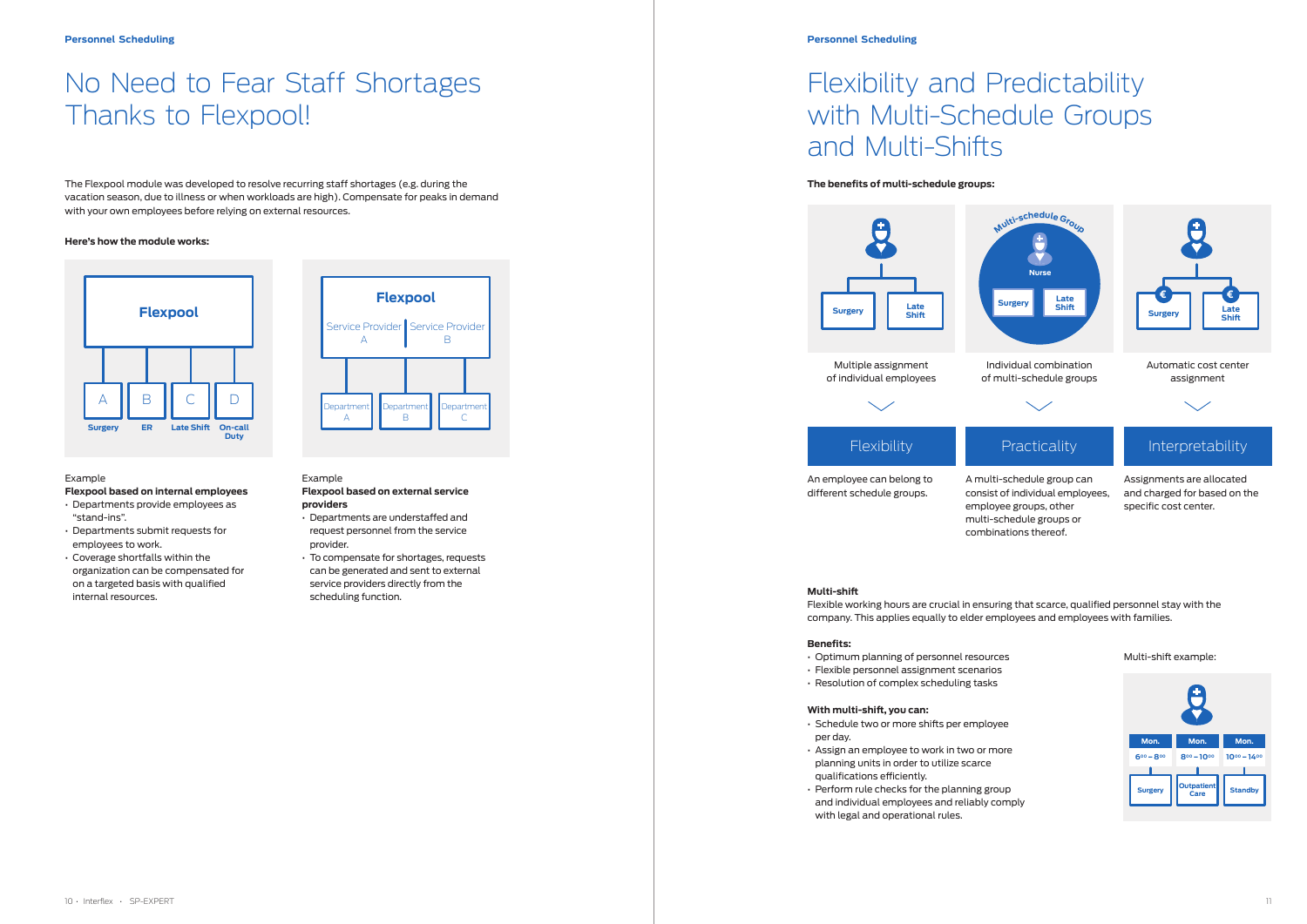# Mobile Time Registration with SP-EXPERT

To optimize working processes, Interflex has developed its eVAYO Mobile app for smartphones and tablets, making workflows in the area of time accounting even more functional and convenient. Besides registering work time, employees can retrieve information on their data, their last time stamps and on the presence of their colleagues from anywhere.

#### **Lamp Table** The lamp table shows the current presence and absence status of colleagues and supervisors at a glance on a mobile basis.







### **Centralized Time Accounting – Quick and Accurate**

The registered data is transferred to the HR department via an interface between the existing time registration system and the payroll accounting department, so that payroll accuracy is guaranteed for each employee.

**Mobile Time Accounting:**



### **Precise Work Time Registration – Anytime, Anywhere** The eVAYO Mobile app allows employees to flexibly register their working

times from any location. Employees working off-site, e.g. in the field or at construction sites, especially benefit from this application and its functions.



### **User-friendly Operation**

After successful authentication of their password and user name or personnel number, employees activate functions such as IN, OUT or OFF-SITE via an intuitive graphical user interface on their smartphones.



## Flexible Working Time Models: Make Efficient Use of Working Time as a Resource

With time registration and time accounting from SP-EXPERT, you can leverage the benefits of flexible working time models based on work time accounts. Effortlessly compensate for seasonal fluctuations in demand, introduce customer-oriented working hours and boost employee satisfaction by taking employees' wishes into account.

#### **Process optimization**

- Tap into the full potential of personnel scheduling
- Check scheduling data by automatically evaluating actual work assignments
- Visualize faulty time stamps and time stamps outside the planning area in real time

#### **Cost optimization**

- Avoid periods subject to payment of premiums
- Reduce overtime
- Prevent idle time

#### **Connection to time registration systems**

- Time registration hardware from Interflex
- Employee self-service via PC
- Import time stamps from third-party systems via standard interfaces (such as SAP HR-PDC)
- Time registration hardware from other manufacturers

#### **Flexible connection to time registration systems:**

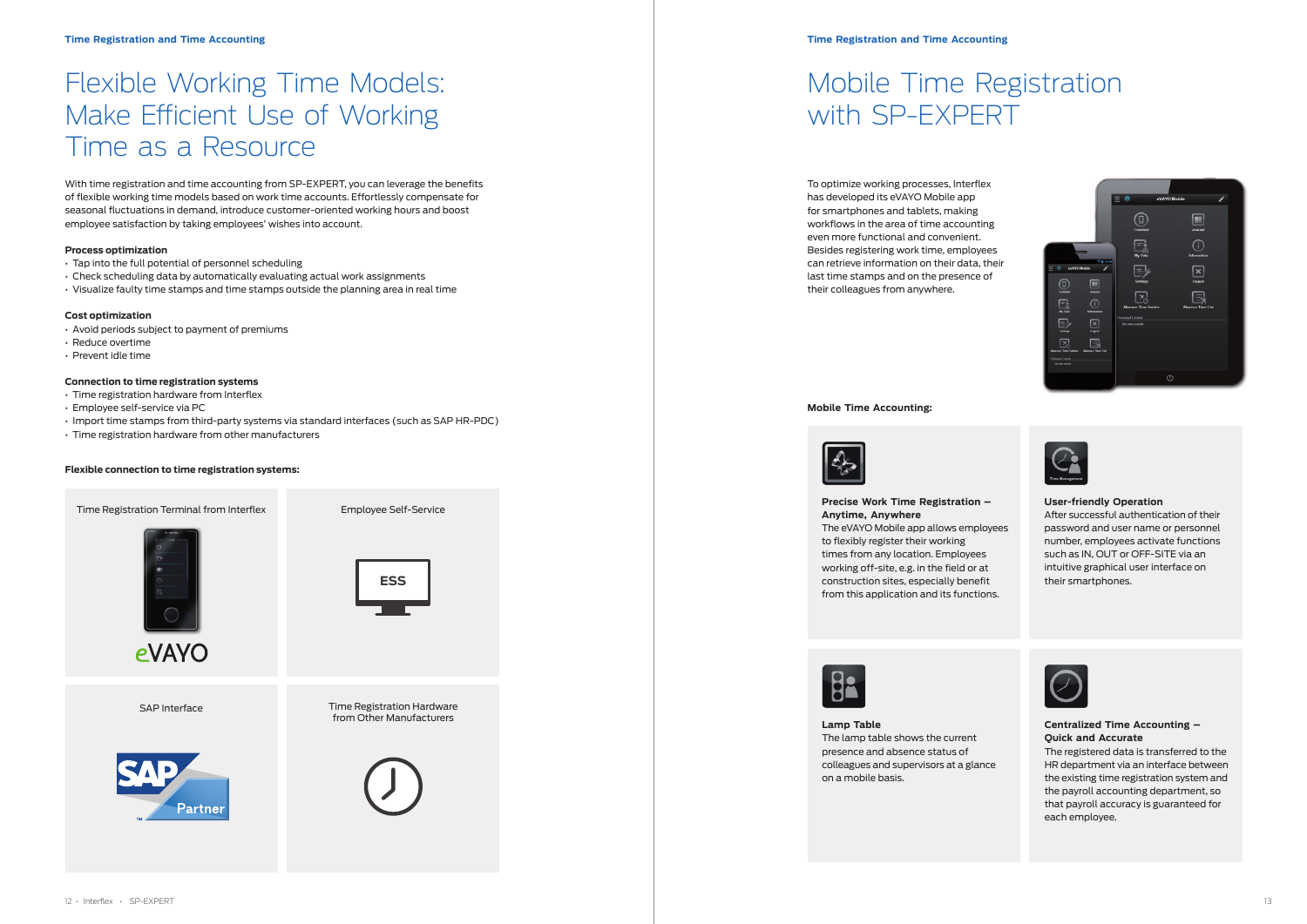Interflex Datensysteme GmbH Zettachring 16 • 70567 Stuttgart (Germany) Telephone: +49 711 1322-0 • Fax: +49 711 1322-111 Email: Interflex.info@allegion.com

# SP-EXPERT Gives You the Big Picture of Time Accounting

#### **What the new SP-EXPERT reporting tools offer:**

- Automatic distribution or archiving based on pre-set rules
- Individual combination of desired key indicators
- Combination of employee master data, wage accounts and schedule data
- Analyses of planning quality
- Bar graph in daily view
- Demand figures and staffing levels in diagram form

### **The new reporting function helps you to**

- Prevent staffing shortages
- Easily identify deviations from scheduled plans
- Boost work productivity
- Enhance employee satisfaction through transparent processes

By analyzing a wide range of different company-specific key indicators, you can identify vulnerabilities early on. You have the ability to take suitable countermeasures and then measure their success.







The reporting function, which is integrated into the SP-EXPERT planning interface, is distinguished by its user-friendly operating concept. All reports are based on the most current data from SP-EXPERT. Sick leave, vacation planning, overtime and other information is consistently available as a basis for all steps of strategic and operational planning. Required changes can be implemented directly in the planning process.

The reporting function from SP-EXPERT is equally suitable for managers, planners, HR managers, and other decision makers within the company.

Important reports are included in the standard version of SP-EXPERT. You can also create individual reports on your own or with help from experienced SP-EXPERT advisors.